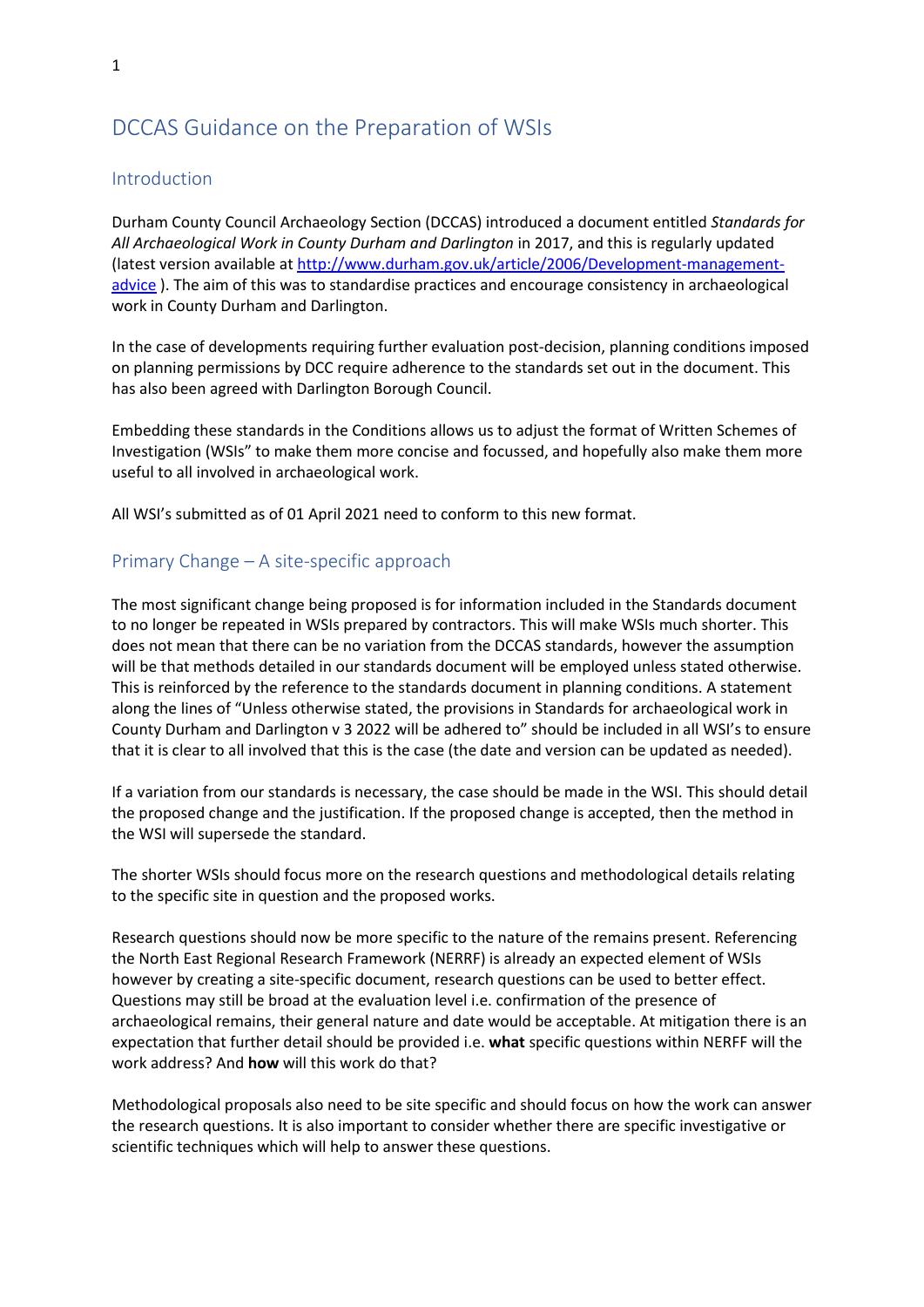## Other Changes

Based on recent training, WSIs will also need to provide further information on the following areas.

#### Preservation of Archaeological Remains

This is a new proposal based on the recent Historic England guidance called *Preserving Archaeological Remains* (2016) available via [https://historicengland.org.uk/images](https://historicengland.org.uk/images-books/publications/preserving-archaeological-remains/)[books/publications/preserving-archaeological-remains/.](https://historicengland.org.uk/images-books/publications/preserving-archaeological-remains/) This document is embedded with the ethos of the NPPF, and seeks to characterise not only the types of remains, but also to understand their significance.

The aim of this section is to characterise the nature of the preservation of the archaeological remains in order to inform the rest of the WSI. It should incorporate information on the nature of the topography, previous land use, previous archaeological work in the vicinity, as well as information on the solid and drift geology (information that is already included in WSIs). This information is gathered in order to understand the types of preservation that may be encountered, and how this might affect excavation and sampling strategies; not just to report these conditions, but to consider why they are relevant for the site. This should seek to answer not only the nature of the burial medium of the archaeological remains, but also the relevance this has to the types of artefactual and ecofactual material expected for the site type being explored. For example, techniques employed on waterlogged and well-drained sites will differ significantly.

#### Sampling Strategy

This will be informed by the previous section and will help to answer research questions as fully as possible. It will also allow for resources to be focused as effectively as possible. This should detail eg how differential sampling of linear features will be determined, and why different strategies may be relevant. For example, settlement related linears could be investigated more than field boundaries on a site.

Similarly, it is acceptable to refer to an in-house or other document (such as a recording manual) regarding what this may be. However, if this is done it is the WSI producer's responsibility to ensure DCCAS have access to the relevant documentation

#### Archiving

We would draw your attention to the additional requirements relating to archiving in our Standard– the need for a Digital Management Plan and use of the CiFA Archive Selection Toolkit